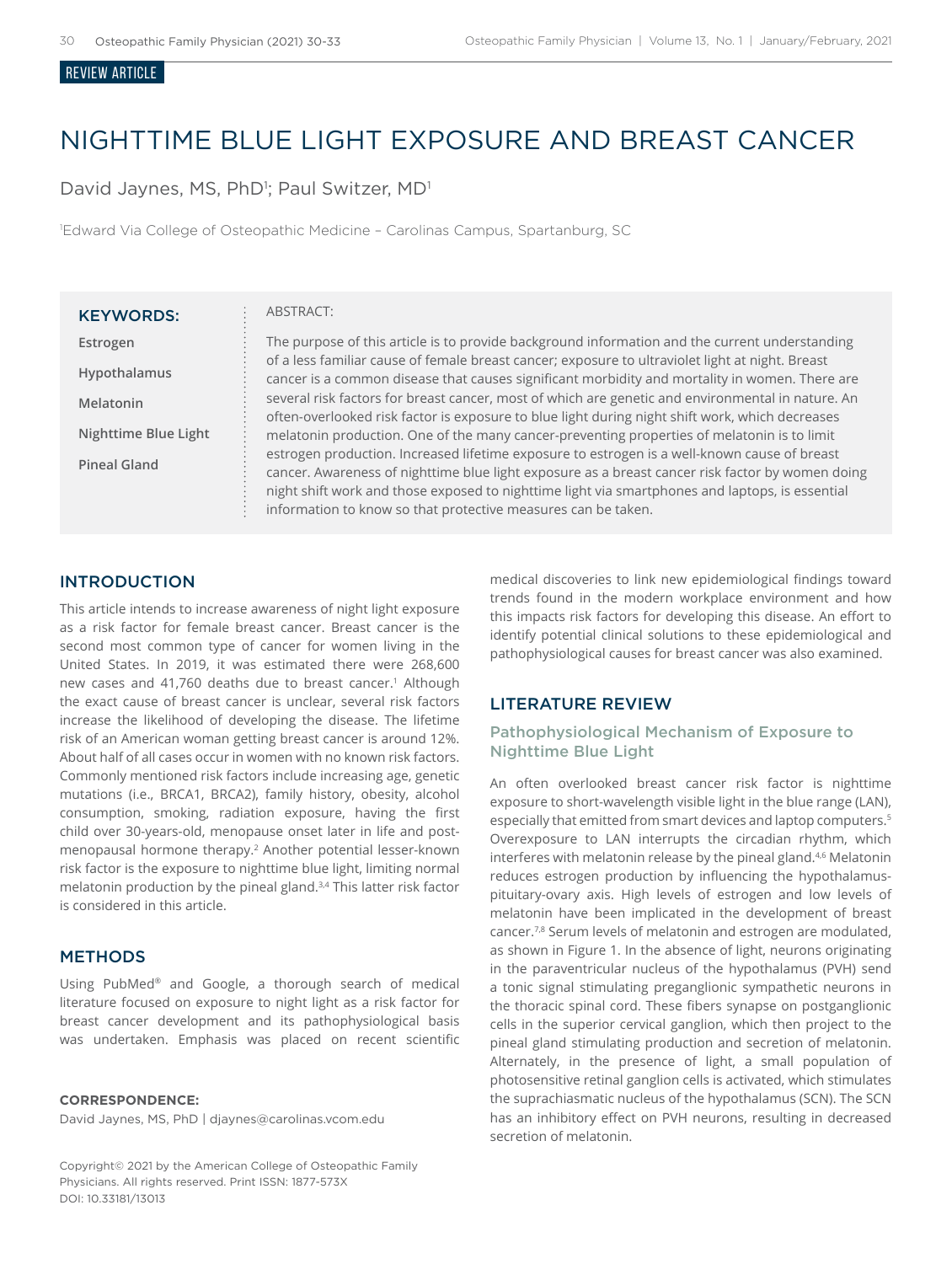## FIGURE 1:

Melatonin production pathway



Under normal (dark) conditions, the PVH sends tonic signals to the ILCC. Here, neurons ascend to the SCG, which projects to the pineal gland, where melatonin is produced and secreted (solid lines). Upon exposure to nighttime blue light, a unique subset of retinal ganglion cells is activated, which project to the SCN (via the RHT). The SCN projects too and inhibits the activity of the PVH (broken lines). RHT = retinohypothalamic tract; SCN= suprachiasmatic nucleus; PVH = paraventricular nucleus of the hypothalamus; ILCC = intermediolateral cell column; SCG = superior cervical ganglion; PG = pineal gland

Melatonin inhibits estrogen production by regulating enzymes involved in estrogen synthesis, thus acting as a selective estrogen enzyme modulator (SEEM).<sup>9,10</sup> The cancer-preventing effect of melatonin is due to a net reduction of estrogenic effects on breast cancer cells.<sup>11</sup> Estrogens are important in many aspects of malignancy; these include cell proliferation, metastasis, angiogenesis and immune evasion. Melatonin has been shown to mitigate all of these processes in the presence of estrogen.<sup>10</sup> Further, melatonin decreases the motility and invasive capabilities of breast cancer cells in vitro. This is due, at least in part, to melatonin's influence on certain cell surface adhesion molecules. Increased cell adhesion prevents potentially metastatic cells from becoming invasive. Estrogen has the opposite effect by downregulating adhesion molecules, thus increasing the invasive potential of the cell. It is possible that this could be another mechanism by which melatonin reduces the incidence and growth of breast cancer.<sup>11</sup>

# Calcification of the Pineal Gland and Melatonin Production

The pineal gland is a conical organ positioned in the brain's geometric center (quadrigeminal cistern), weighing on average 150 mg. The pineal gland has a high propensity for calcification (PGC), which may begin as early as three years of age, whereas by 60 years-old, the incidence of PGC increases to greater than 70% in all populations studied worldwide.12,13 Considering the myriad effects of melatonin on the human body, PGC's impact on melatonin production has naturally been the focus of numerous studies. Although the findings do not always agree, most evidence strongly suggests that PGC reduces melatonin levels.14,15 Further, it has been demonstrated that PGC is correlated with an increased incidence of breast cancer in

women.16 Assessing PGC through imaging may provide additional information about preventing the development of breast cancer and/or predicting potential tumor growth post-diagnosis.

## Epidemiological Linkage to Risk Factor

Many studies have focused on nighttime light exposure and the incidence of breast cancer. Female subjects assessed for breast cancer development include those who work at night in factories, as doctors, nurses and police officers. Table 1 shows that in all scenarios, these women have a higher incidence of breast cancer.17-22 Further, women who live in areas with high levels of light (i.e., in the presence of neon and/or street lights) experience a higher likelihood of developing breast cancer. Somewhat predictably, blind women have a reduced incidence of breast cancer, presumably due to higher melatonin levels.<sup>23,24</sup> The literature review identified a few studies that found little or no connection between circadian rhythm disruption and breast cancer.25,26 Investigators employing a large cohort study using serial questionnaires concluded that most populations with night light exposure histories did not experience an increased incidence of breast cancer. However, the authors did acknowledge that a small number of groups with different exposure histories did experience an increase in the development of the disease.<sup>25</sup>

A group of 27 scientists recently met at the International Agency for Research on Cancer to evaluate the carcinogenicity of night shift work (note that exposure to night light outside the context of shift work was not considered). The agency determined that a positive association exists between night shift work and breast cancer prevalence, although confidence in their conclusion was impacted by variation in the individual study parameters.<sup>27,28</sup> Additionally, other studies show as much as a 73% increase in the disease when comparing the lightest and darkest communities within a small geographic area.<sup>29</sup> These contradictory results are likely due to variation in the investigative designs. A major difficulty in determining the true impact of night light exposure is that authors conduct their studies using different parameters; for example, age, number of children, nulliparous or parous, length of exposure (shift length, years on the job) and light wavelength intensity may or may not be considered in a given study.

As more studies are conducted, it has become clear that other factors confound the likelihood of developing breast cancer as a function of circadian rhythm disruption. For example, flight attendants with three or more children and late-shift workers with longer periods of exposure to night light are more likely to develop breast cancer.30 Another factor to consider is that breast maturation occurs through several stages, some of which may be more sensitive to carcinogens and/or melatonin levels. This might explain why studies have shown disparities in breast cancer incidence in younger versus older night shift workers.<sup>31</sup> It is especially important that women with other known risk factors (such as those with BRCA mutations) recognize the increased probability of developing breast cancer when also working late shifts.<sup>32</sup> Also, it is well-documented that obesity promotes the development of breast cancer.<sup>33,34</sup> The breast cancer risk of women classified as obese may be reduced by melatonin and through mechanisms that decrease body fat, inhibit heightened aromatase expression and counteract the oncogenic effects of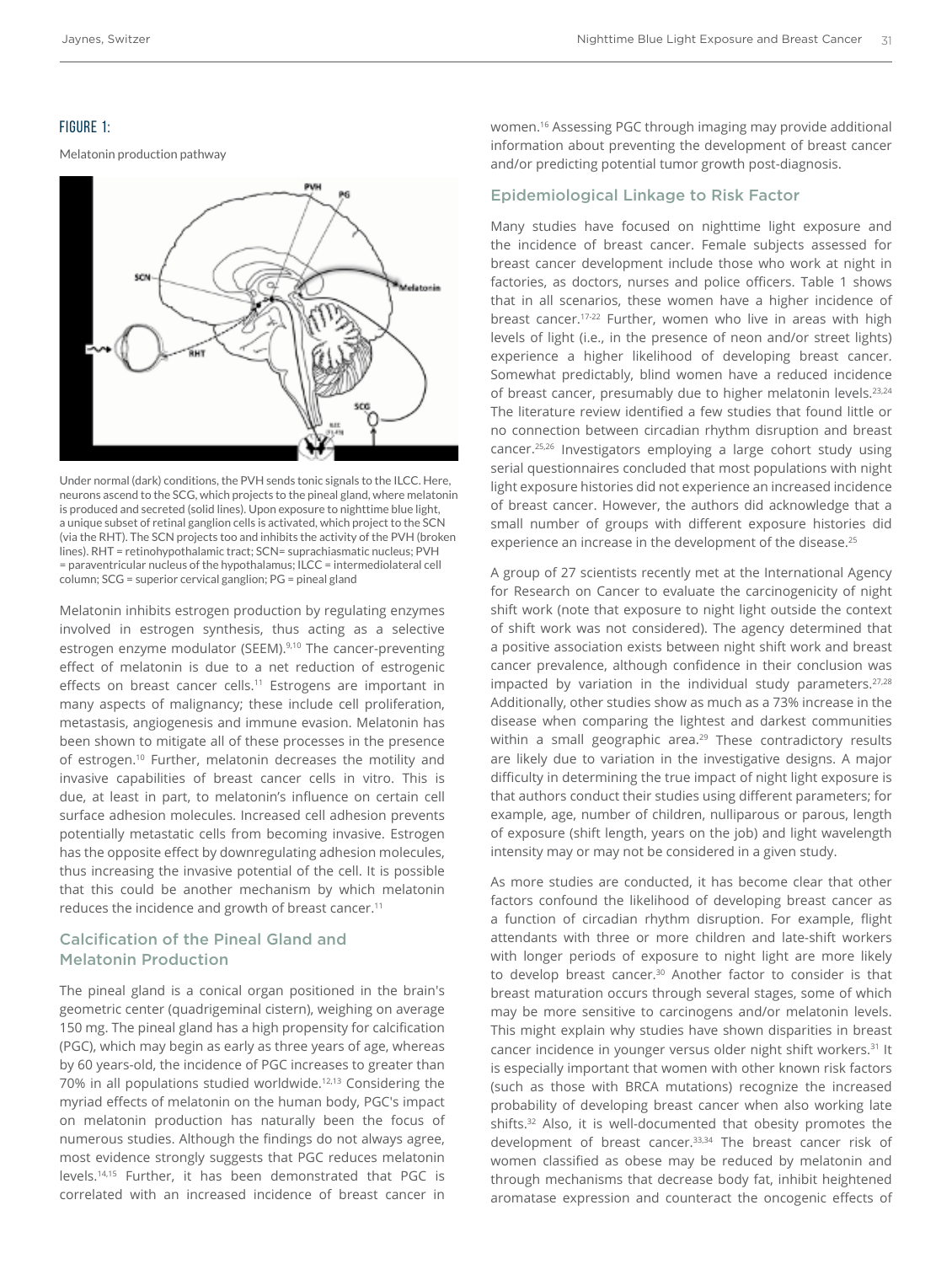elevated leptin levels.35 Another connection is that the pineal gland volume of obese individuals is, on average, significantly smaller than that of lean subjects.36 This data implicates a mechanism that would explain how obesity, melatonin decline and breast cancer are related.

# TABLE 1:17-22

Night shift occupation and increased incidence of breast cancer

| <b>OCCUPATION</b>           | <b>INCREASED INCIDENCE OF</b><br><b>BREAST CANCER</b> |
|-----------------------------|-------------------------------------------------------|
| Flight attendant            | 32.4%                                                 |
| <b>Nurses</b>               | 58.0%                                                 |
| All night shift occupations | 3-5% increased incidence/5 years                      |

#### Clinical Management Strategies

Given that decreased melatonin levels are linked with a higher incidence of breast cancer, clinical avenues of management are needed to address this issue. Direct management can be made by administering melatonin to supplement deficiencies, which, in this case, might decrease the risk of breast cancer. Problematically, studies have shown tremendous variation in the quality of overthe-counter melatonin supplements that must be considered by the physician when prescribing melatonin.<sup>37</sup> Additionally, indirect preventive measures to lessen the incidence of breast cancer can be utilized by reducing electronic device use at night, blocking measures such as anti-blue light glasses or screen covers; and utilizing good nighttime sleep practices/hygiene to minimize blue light exposure.<sup>4,38,39</sup> In support of the use of blue light blocking glasses, at least one study has shown they prevent nocturnal melatonin suppression while having no adverse effects on shift work performance.40

## **CONCLUSION**

Numerous studies have suggested that melatonin, naturally produced and exogenously supplied, acts as an anti-tumor agent against several cancers, including those of the breast, ovary, prostate and skin. The incidence of breast cancer increases in women who do late shift work due to exposure to nighttime blue light. This is linked to decreased melatonin production through neuronal pathways projecting to the pineal gland (the site of melatonin production). Essentially all studies reporting on the relationship between nighttime light exposure, melatonin levels and breast cancer employ methods and subjects that are considerably disparate. These discrepancies include age, genetic predisposition, a variation of nighttime light exposure (i.e., hours exposed/night, years on the job, light intensity), number of children, pre- or post-menopausal, obesity, smoking, etc. Designing and implementing a long-term study accounting for as many variables as possible would yield an enormous amount of information regarding breast cancer incidence as it is associated with the numerous combinations of risk factors.

In the clinic, we suggest that the patient's health care provider inquire about any habits that would expose her to nighttime blue light, such as employment schedule, use of technological devices,

sleep environment and sleep schedule. These risk factors should be collectively considered when discussing the overall breast cancer risk with the patient. Further, alerting female patients to the unforeseen risk factor of exposure to nighttime blue light could make an important difference in many women's future health.

**AUTHOR DISCLOSURES**: No relevant financial affiliations or conflicts of interest. If the authors used any personal details or images of patients or research subjects, written permission or consent from the patient has been obtained. This work was not supported by any outside funding.

#### **REFERENCES**

- 1. American Cancer Society. Cancer Facts and Figures 2019 [Web site]. Retrieved from https://www.cancer.org/research/cancer-facts-statistics/ all-cancer-facts-figures/cancer-facts-figures-2019.html.
- 2. Mayo Clinic. Breast Cancer Risk Factors 2019 [Web site]. Retrieved from https://www.mayoclinic.org/diseases-conditions/breast-cancer/ symptoms-causes/syc-20352470.
- 3. Viswanathan AN, Schernhammer ES. 2009. Circulating melatonin and the risk of breast and endometrial cancer in women. *Cancer Lett*. 18:281(1):1– 7.
- 4. Mortazavi SAR, Mortazavi SMJ. 2018. Women with hereditary breast cancer predispositions should avoid using their smartphones, tablets and laptops at night. *Iranian J of Biomed Sci*. 21(2):112-115.
- 5. Garcia-Saenz A, de Miguel A, Espinosa A, Valentin A, Aragonés N, Llorca J, Amiano P, Sánchez V, Guevara M, Capelo R, Tardón A, Peiró-Perez R, Jiménez-Moleón J, Roca-Barceló A, Pérez-Gómez B, Dierssen-Sotos T, Fernández-Villa T, Moreno-Iribas C, Moreno V, García-Pérez J, Castaño-Vinyals G, Pollán M, Aubé M, Kogevina M. 2018. Evaluating the association between artificial light-at-night exposure and breast and prostate cancer risk in Spain. *Environ Health Perspect*. 126(4).
- 6. do Amaral FG, Cipolla-Neto J. 2018. A brief review about melatonin, a pineal hormone. *Arch. Endocrinol Metab*. 62(4).
- 7. Yue W, Wang J, Li Y, Fan P, Liu G, Zhang N, Conaway M, Wang H, Korach K, Bocchinfuso W, Santen R. 2010. Effects of estrogen on breast cancer development: role of estrogen receptor independent mechanisms. *Int J Cancer*. 127(8):1748–1757.
- 8. Collaborative Group on Hormonal Factors in Breast Cancer. 2019. Type and timing of menopausal hormone therapy and breast cancer risk; individual participant meta-analysis of the worldwide epidemiological evidence. *Lancet*. 394:1159-1168.
- 9. Menéndez-Menéndez J, Martínez-Campa, C. 2018. Melatonin: An anti-tumor agent in hormone-dependent cancers. *Int J Endocrinol*. 2018:3271948.
- 10. Tina Kaczor. 2010. An overview of melatonin and breast cancer: exploring melatonin's unique effects on breast cancer cells. *Nat Med J.* 2(2).
- 11. del Río B, Pedrero JMG, Martínez-Campa C, Zuazua P, Lazo PS, Ramos S. 2004. Melatonin, an endogenous-specific inhibitor of estrogen receptor alpha via calmodulin. *J Biol Chem*. 279(37):38294-38302.
- 12. Tan DX, Xu B, Zhou X, Reiter RJ. 2018. Pineal calcification, melatonin production, aging, associated health consequences and rejuvenation of the pineal gland. *Molecules*. 23(2):301.
- 13. Whitehead MT, Oh C, Raju A, Choudhri AF. 2015. Physiologic pineal region, choroid plexus, and dural calcifications in the first decade of life. *AJNR Am J Neuroradiol*. 36(3):575-580.